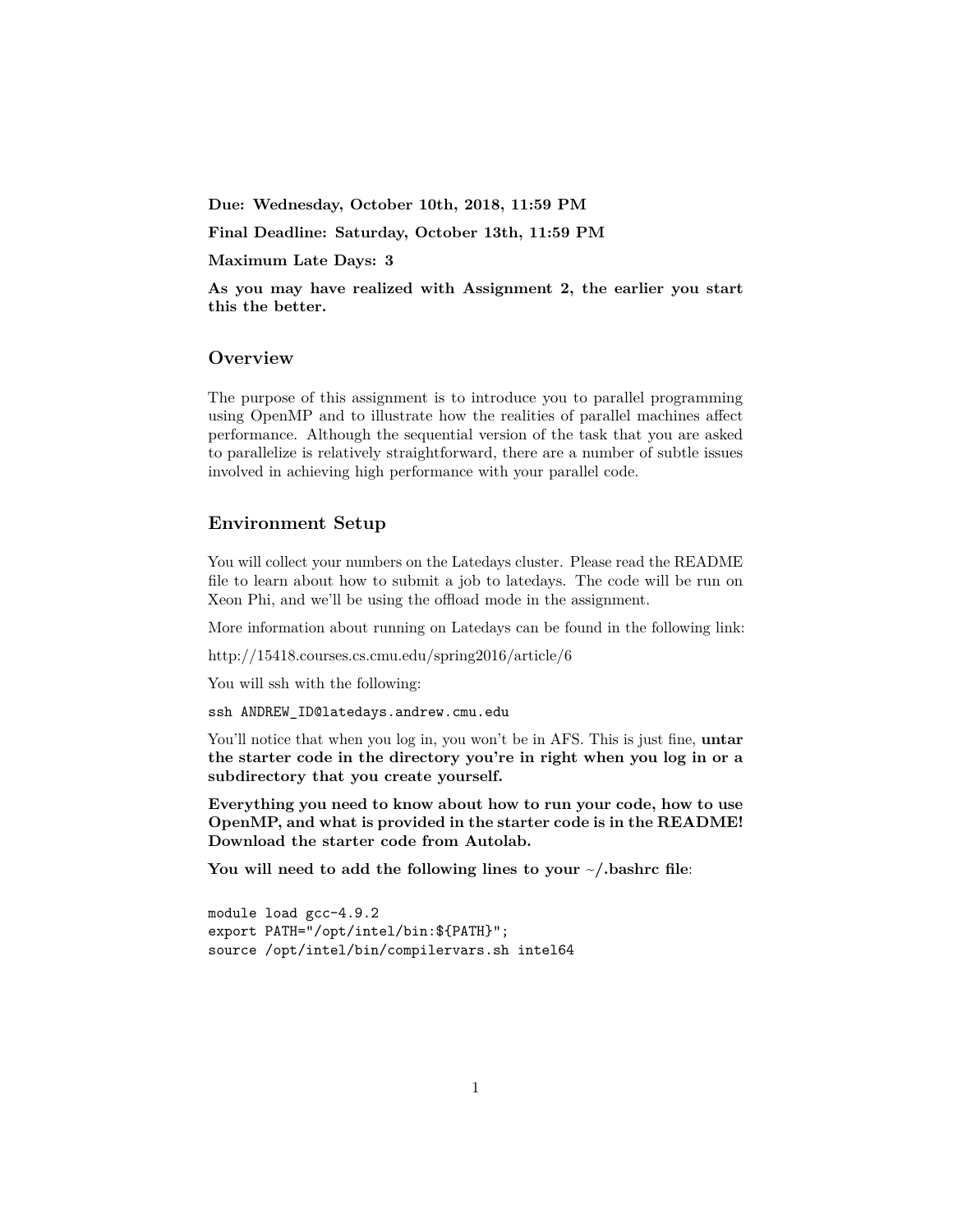## **Policy and Logistics**

You will work in groups of two people in solving the problems for this assignment. Turn in a single writeup per group, indicating all group members. If any revisions or changes are made to the assignment, you'll hear from an email and a post on Piazza.

To get started, download assignment3-handout.tar from Autolab to a directory accessible only to your team. In the following, ASSTDIR refers to the directory that the handout is unpacked with:

> tar xzf assignment3-handout.tar.gz

**Please make sure you read this document and ASSTDIR/README before you start working on the assignment. Seriously.**

## **Introduction: VLSI Wire Routing**

VLSI ("Very-Large Scale Integration") refers to the process for designing and creating integrated circuits (ICs) on computer chips. A common step in VLSI design is routing **wires** to connect components on the surface of the chip. When routing these wires, an important goal is to **minimize the maximum number of wires that overlap the same position on the surface of the chip (which is a 2D grid).** This metric is important because it corresponds to the number of layers of metal that are needed in the VLSI process to route the chip. The more layers of metal, the more expensive the process. Even if only a single point in the 2D grid requires an additional layer of metal, you still incur the cost of the more expensive VLSI process.

For this assignment, we will consider **a set of relatively short wire paths** between two endpoints. It is clear that there are a number of wires that share the shortest distance between two endpoints, which is just the "Manhattan Distance" between them (i.e. the sum of the absolute values of the differences in both dimensions:  $|x1-x2| + |y1-y2|$ , where  $(x1,y1)$  and  $(x2,y2)$  are the coordinates of the endpoints). For each input data set, a parameter delta is specified, and for each pair of endpoints, we will consider all wire paths whose lengths are no longer than **shortest path distance** + delta (delta is guaranteed to be an even number and will be less than 10). For simplicity, we will consider such paths with at most two "bends". This will become clearer with some examples. With that in mind, consider the following  $10x10$  grid of wires:

With the wire routing shown above, there are three coordinates where wires overlap:  $(2,6)$ ,  $(3,5)$ , and  $(3, 6)$ . Hence the cost at each of these coordinates is 2 (i.e. the number of wires occupying that same location). Overall, the maximum cost that we find anywhere in the 10x10 grid above (given the illustrated routing of wires) is 2, which means that the VLSI designer would need to pay for a process that supported 2 layers of metal.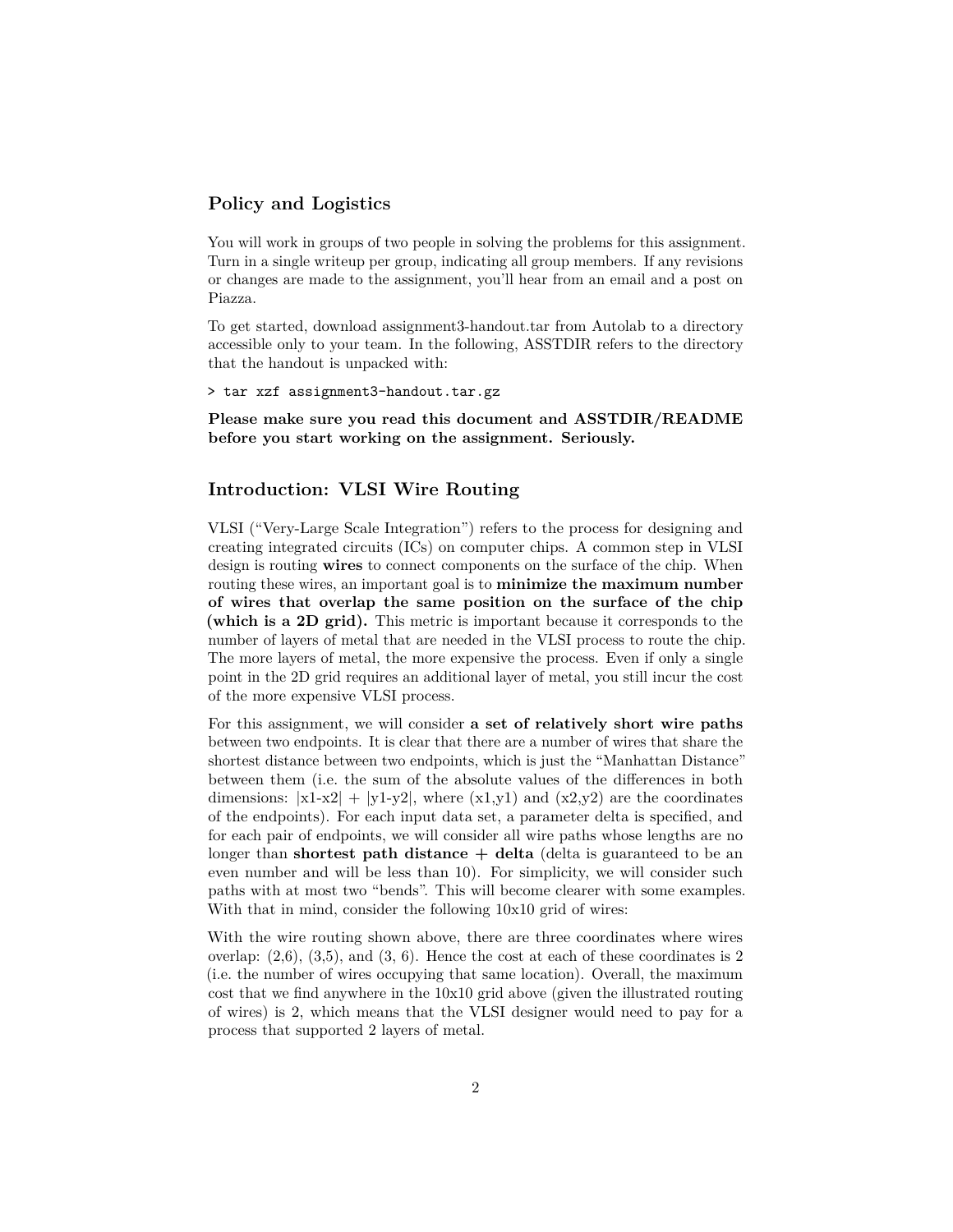

Figure 1: Bad Wireroute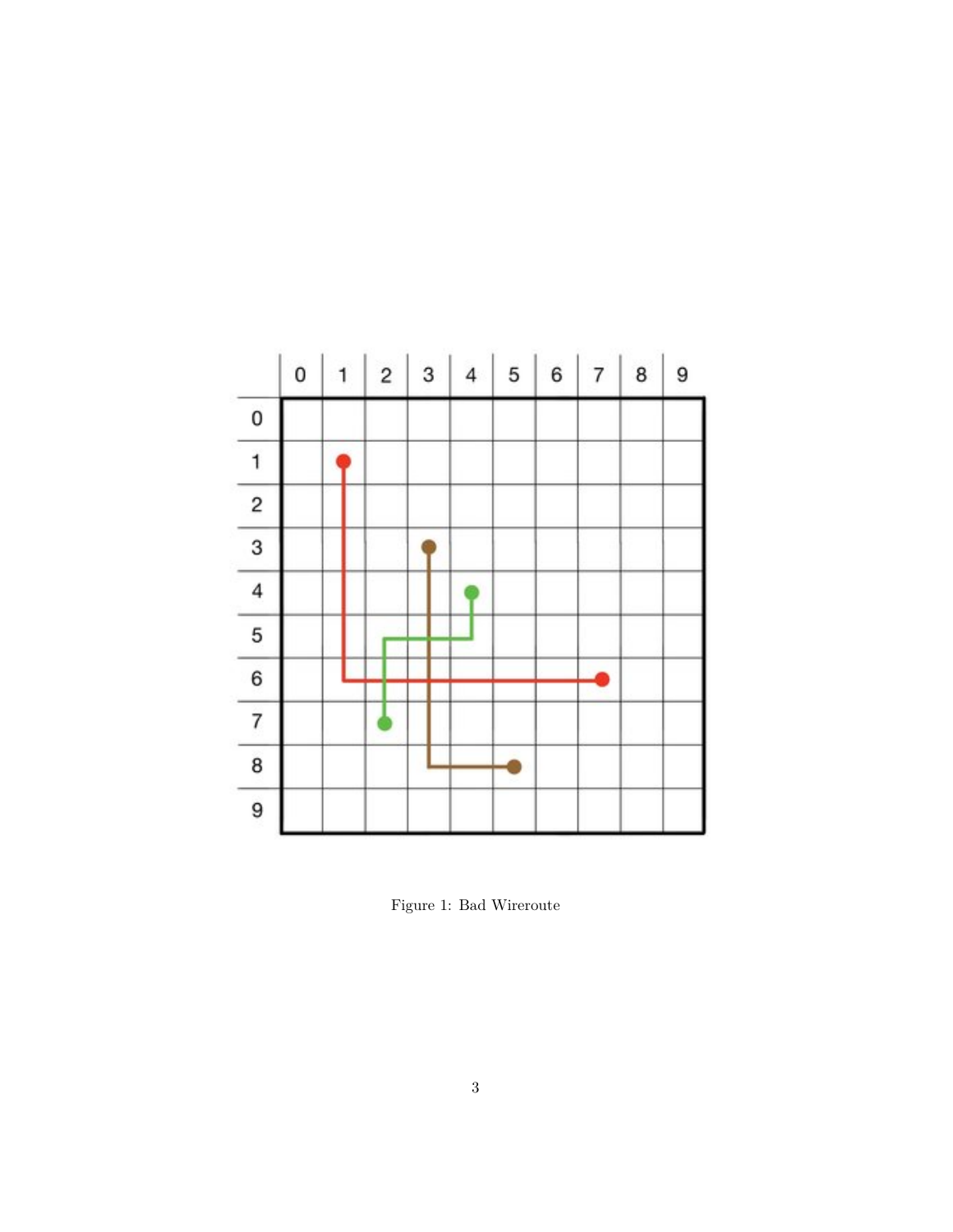Is there a better way to route the wires? If we still consider only wire routes that minimize the wire path distance, there is indeed a better choice of wire routes. The figure below shows an example of wire routes that achieve a maximum overlap of just 1 (i.e. no coordinate is occupied by more than 1 wire):



Figure 2: Good Wireroute

In general, given arbitray sets of wire endpoints, it is not always possible to achieve a maximum overlap of just 1, but our goal is to minimize the maximum overlap to the extent possible. In particular, the solution would be quite different with various delta settings. For example, given the following input, the best solution for delta  $= 0$  and delta  $= 2$  would be **very different**.

In this assignment, you will be designing and implementing a parallel algorithm that attempts to minimize the maximum overlap for a set of wire routes between endpoints specified by an input file, under different delta settings. You will be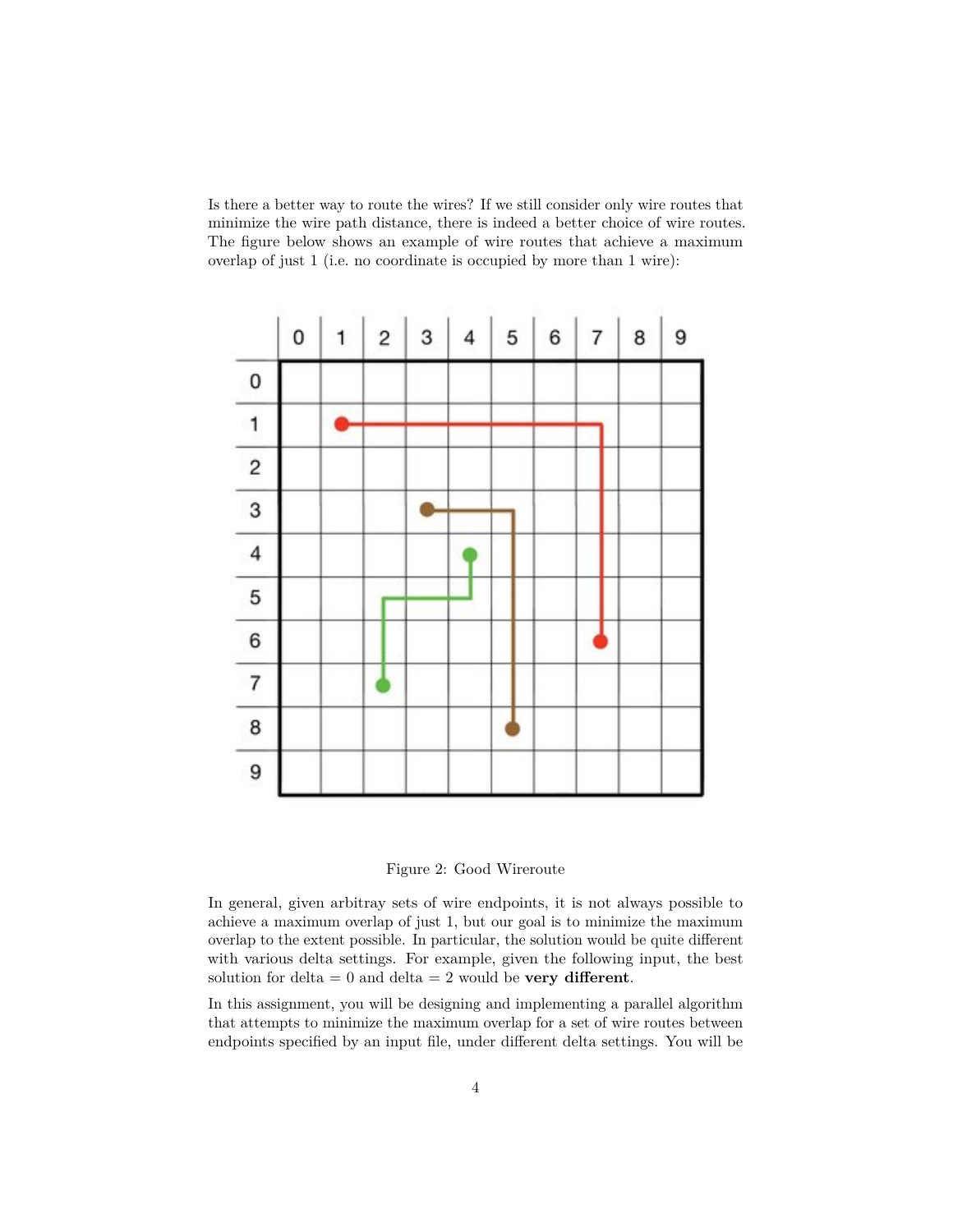

Figure 3: With Delta Wireroute

using OpenMP to implement your algorithm, using the Shared Address Space parallel programming model.

# **Specification**

Your **first priority** in choosing a route is to select one that **minimizes the maximum cost array value** along the route. Given a set of routes with equivalent maximum cost array values, your **second priority** is to **minimize the sum of all values in the cost array where the value is greater than 1**. Here is pseudo-code for calculating this aggregate cost value:

```
aggregate_cost = 0;
for x = 0 to N-1for y = 0 to N-1if (cost_array[x][y] > 1)aggregate_cost += cost_array[x][y];
```
Beyond these two priorities, you may break ties arbitrarily.

An important data structure for your algorithm is a 2D **cost array**, as illustrated below. Each entry in the cost array is simply the number of wires (including end points) that are routed through that position in space. For the example below, the maximum overlap, or **maximum cost array value**, is 2.

As mentioned earlier, you may assume each wire has at most two "bends". For example, in the image below, there are wires that are straight lines, wires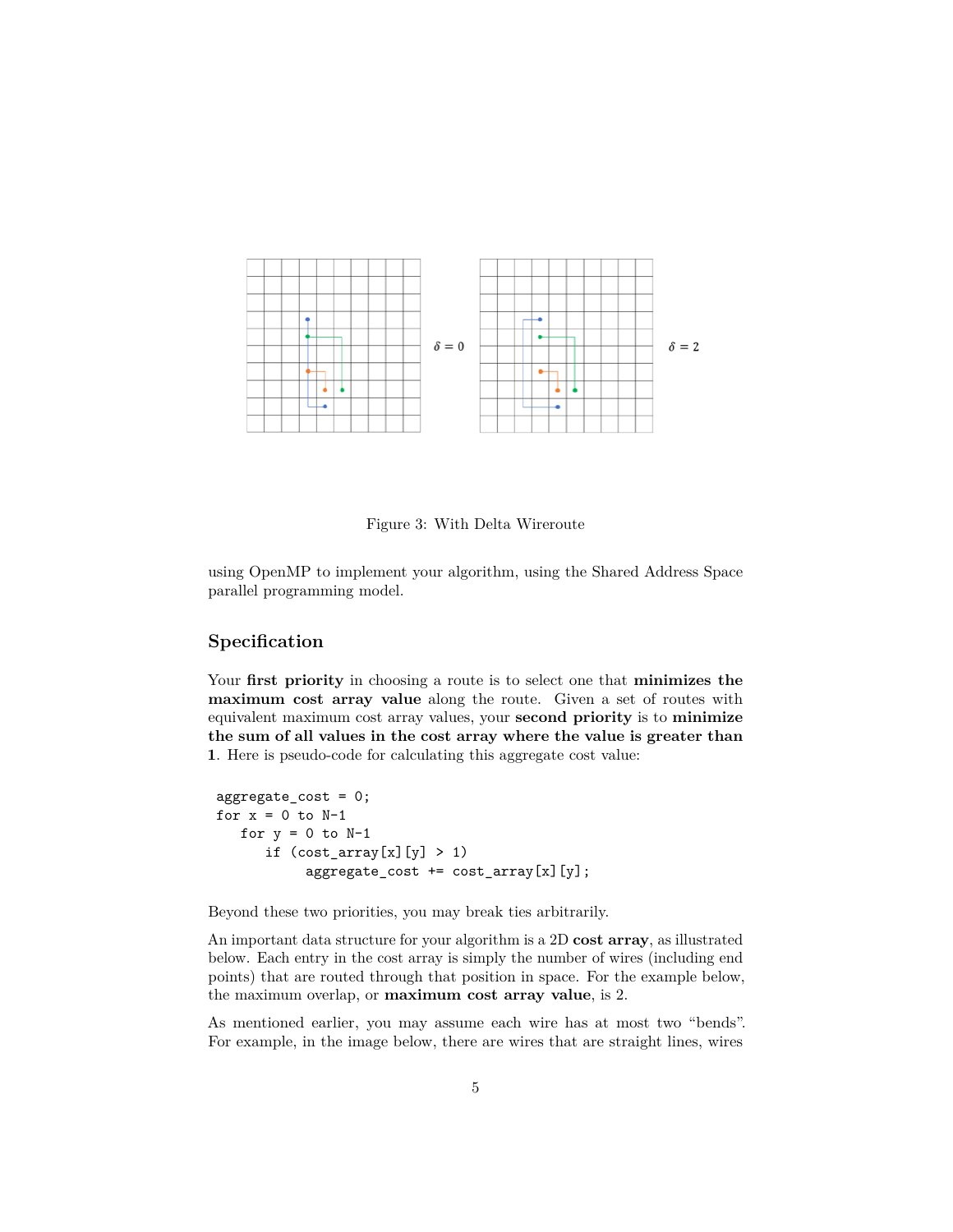

Figure 4: Wireroute

with only one and two "bend $(s)$ ". Restricting the number of bends in the wire drastically reduces the search space.

# **The Algorithm**

The focus of this assignment is on the parallelization of this application rather than developing the algorithm itself. Because of this, we will cover how we want you to write this algorithm before parallelizing it.

Consider the wire placement algorithm for a particular wire whose two endpoints are not on a straight line. The "inner loop" code might follow this basic outline. "Minimum path" refers to the minimum path using our metric for optimization; remember to break ties using the rules outlined previously.

- 1. Calculate the cost of the current path, if not known. This is the current minimum path.
- 2. Consider all paths which first travel horizontally. If any costs less than the current minimum path, that is the new minimum path.
- 3. Consider all paths which first travel vertically. If any costs less than the current minimum path, that is the new minimum path.

It is acceptable for the inner loop of your implementation to differ from this outline; this is merely one way to approach the problem.

### **Simplified Simulated Annealing:**

A real version of this application would iterate until it no longer achieved significant improvements, and it might use simulated annealing to avoid being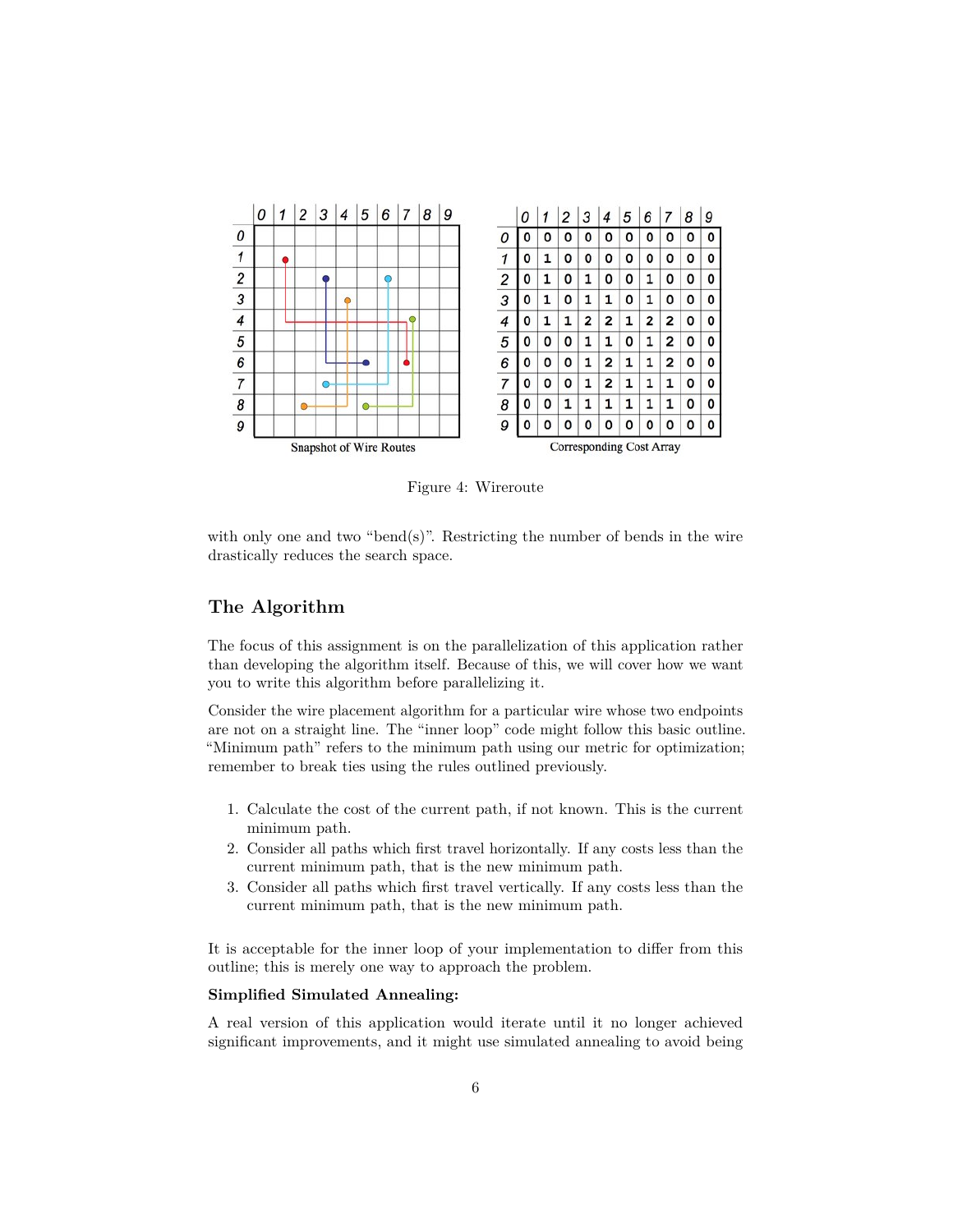

Figure 5: Bends

trapped in local minima. Since our focus in this assignment is on understanding and improving parallel performance rather than generating a high-quality CAD tool, we will simplify things a bit.

- Rather than iterating until the quality of solution is no longer improving, you will simply iterate for a fixed number of iterations (N\_iters) after the initial wire placement. The value of N should be an input parameter to your program. By default, please set N\_iters to 5.
- Rather than performing a true simulated annealing algorithm, you will perform a crude approximation of simulated annealing as follows. You will visit each wire to see whether its route can be improved. With some probability P, you will pick a new route uniformly at random from the set of all possible routes. Otherwise, you will use the improved route your algorithm suggests. This simply adds a step to your algorithm:
- 1. Calculate cost of current path, if not known. This is the current minimum path.
	- 2. Consider all paths which first travel horizontally. If any costs less than the current minimum path, that is the new minimum path.
	- 3. Consider all paths which first travel vertically. If any costs less than the current minimum path, that is the new minimum path.
	- 4. With probability 1 P, choose the current minimum path. Otherwise, choose a path uniformly at random from the space of  $dx + dy$  possible routes.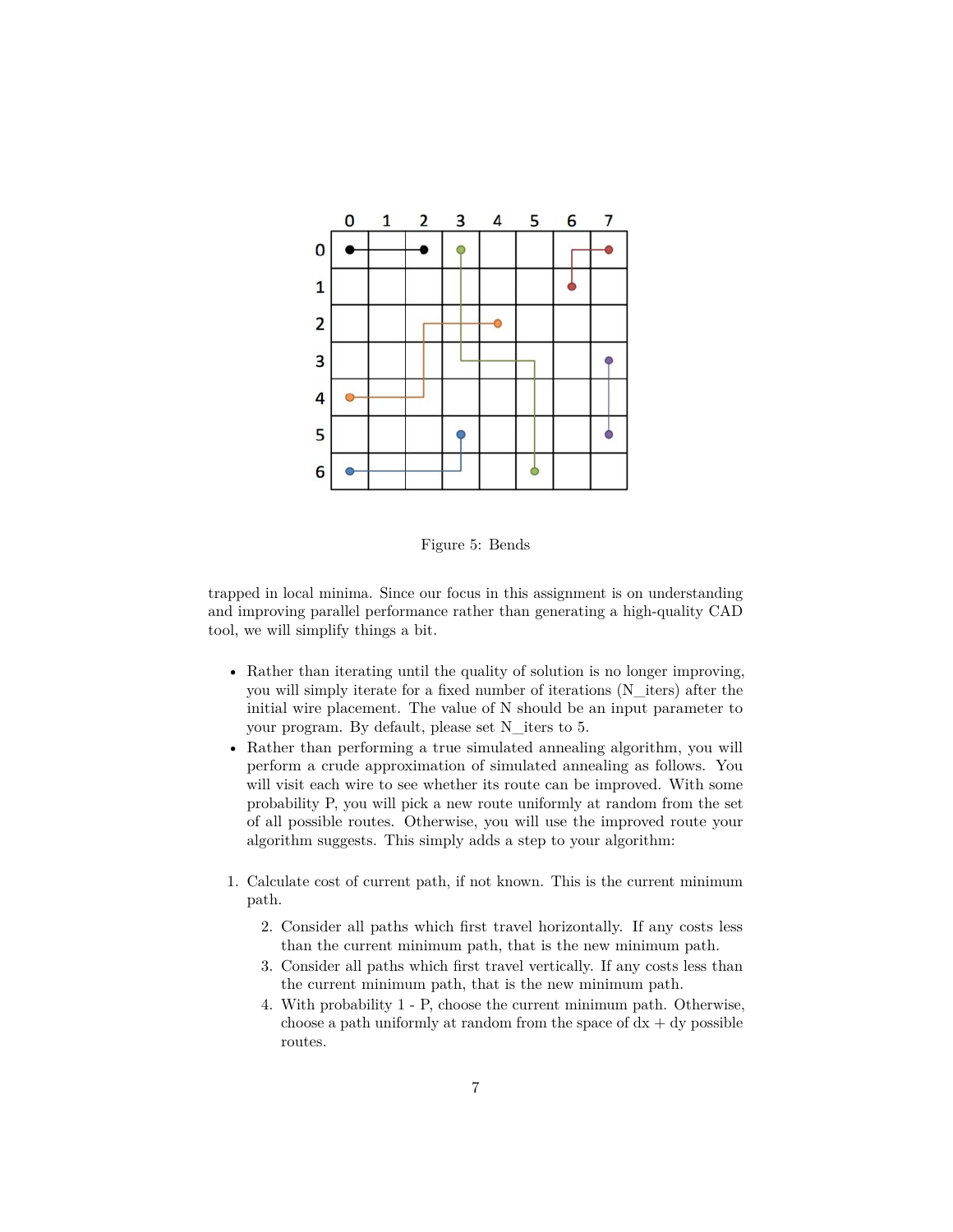Remember, **the goal of this assignment is not to create a new algorithm!** Your goal is to use this algorithm and see how fast you can make it.

## **Implementation Details**

### **Executable Format**

You will write an executable program that should accept the following parameters as command line arguments:

./wireroute -f FILENAME -n NUM\_THREADS [-p P] [-i N\_ITERS]

where both P and N\_iters are optional arguments.

With the provided Makefile, your executable will be called wireroute. Your code should be able to parse out the -f, -n, and optional -p and -i arguments.

Your starter code will handle quite a bit of this already. It will handle parsing in these arguments and provide them to you to write your code.

#### **Input File Format**

When your executable takes in a filename as an argument, the file will be formatted as follows

|                 | X dimension Y dimension # dimensions of the 2D grid         |
|-----------------|-------------------------------------------------------------|
| delta           | # delta, an even number less than 10                        |
| number of wires | # total number of wires, each of which is described below   |
| X1 Y1 X2 Y2     | # coordinates of the endpoints for wire 0                   |
| X1 Y1 X2 Y2     | # coordinates of the endpoints for wire 1                   |
| X1 Y1 X2 Y2     | # coordinates of the endpoints for wire 2                   |
| $\ddots$        |                                                             |
| X1 Y1 X2 Y2     | # coordinates of the endpoints for wire (number_of_wires-1) |

Your executable should be able to parse this input file to fetch the grid dimensions, number of wires, and the start- and end-points for each wire. Your script can assume that the filename given to your script indeed refers to a file that follows this format according to this spec.

#### **Output File Format**

The output from your program should include the contents of the cost array (named **costs\_inputFileName\_numThreads.txt**) and a representation of the actual wire routes for each wire (named **output\_inputFileName\_numThreads.txt**).

The content format for the cost array output file should be a space-delimited matrix of numbers: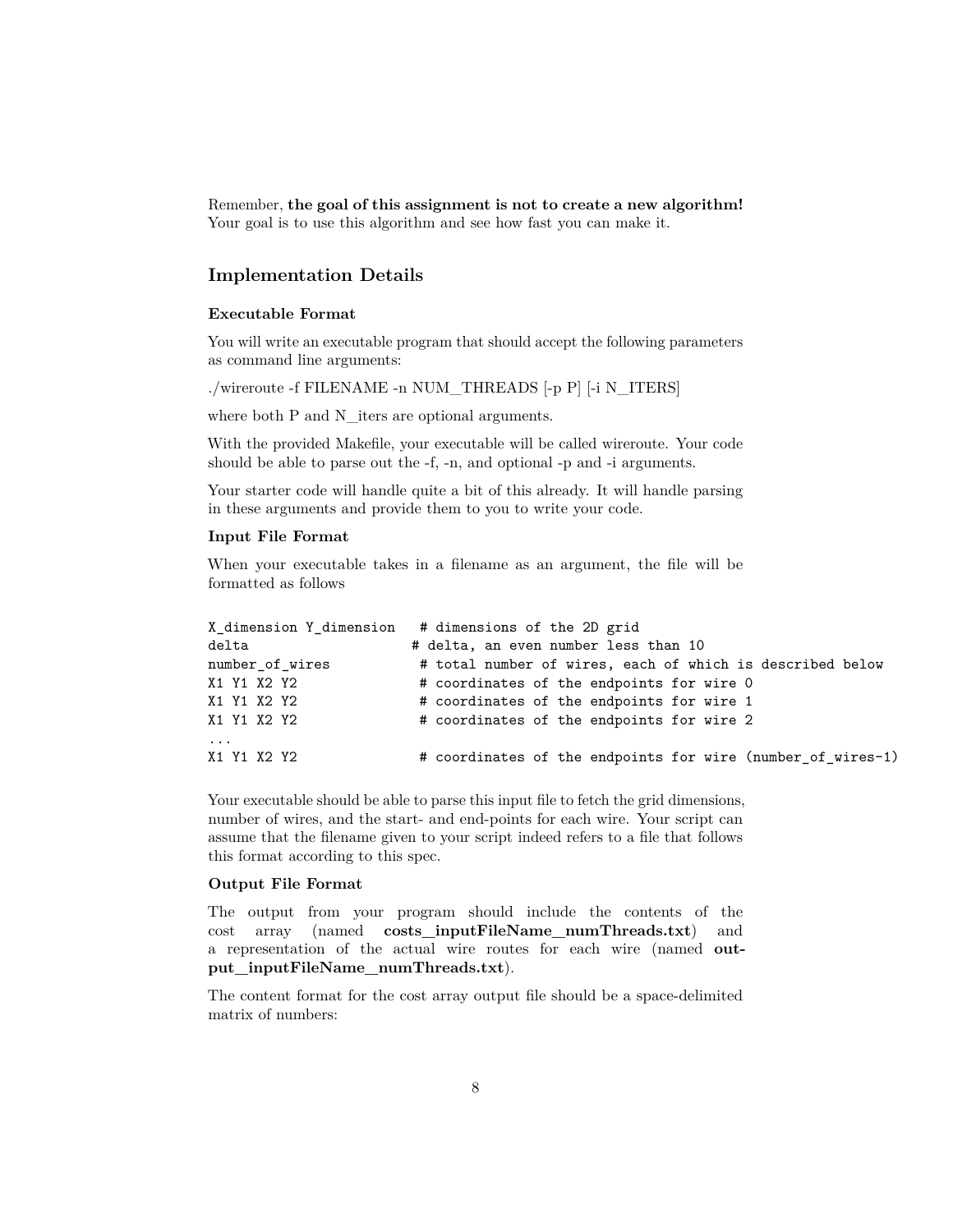```
maxX maxY
c11 c12 ...
c21 c22 ...
...
```
where maxX and maxY are the x and y dimensions of the grid.

The content for the wire routes output file should be in the following format:

```
maxX maxY
delta
#_of_wires
w1x1 w1y1 w1x2 w1y2 w1x3 w1y3 w1x4 w1y4
w2x1 w2y1 w2x2 w2y2 w2x3 w2y3 w2x4 w2y4
...
```
Please note that **these coordinates consist of the start point, bend points (if any), and end points in that order**. That's why the example above shows 4 coordinates per wire (2 bends per wire), but there can be 2-4 coordinates per wire based on the number of bends a wire has.

The computation for writing these out can be done sequentially (on one thread) after the parallel work completes, and it should not be counted against your parallel speedup. In your writeup, please present the routes and the cost array in a graphical format (not as dumps of text or numbers). We would also like you to report the maximum value found anywhere in the cost array. We have provided a visualization tool, located in ASSTDIR/code/grapher/WireGrapher.java, to help you with this part of the assignment You can compile and run WireGrapher using the following commands:

```
$ javac WireGrapher.java
$ java WireGrapher [input]
```
More specifics on what we want in your writeup are in the **Performance Analysis** section.

The starter code also contains a validate script that will check that your costs file and outputs file match up correctly. Details on how to run this are in the README. **When you submit your results to Autolab, they must validate with this script.** More on this in the **Hand In** section. ## Measuring Performance ##

**Execution time**: To evaluate the performance of the parallel program, measure the following times using gettimeofday()

1. Initialization Time: the time required to do all the sundry initialization, read the command line arguments, and create the separate processes. Start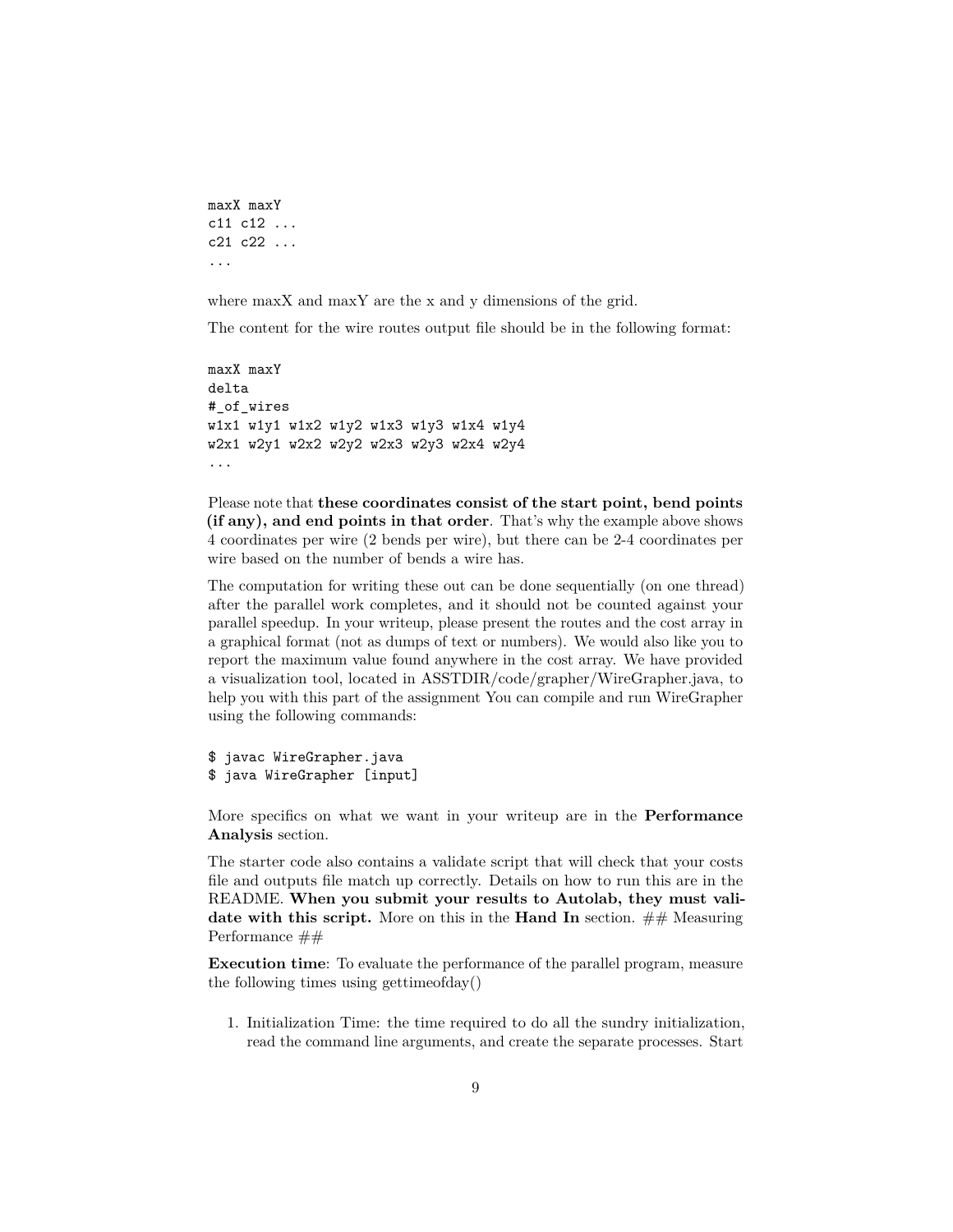timing when the program starts, and end just before the main computation starts.

2. Computation Time: this is strictly the time to compute the result. (It does not include the time necessary to print them out.) Start timing when the main computation starts (after all the processes have been created), and finish when all of the results have been calculated.

Note that: Total Time  $=$  Initialization Time  $+$  Computation Time. Speedup is calculated as T1/Tp, where T1 is the time for one processor, and Tp is the time for P processors. Computation Speedup uses only Computation Time, and Total Speedup uses the Total Time.

**Cache misses**: In this assignment, we will be using hardware counters to report certain performance metrics. In particular, we will measure the number of cache misses of your parallel programs by using "perf", a performance analysis tool for Linux, to report performance counters at program level. You can use the following command to view the statistics:

#### \$ perf stat \$PROGRAM

You can use the following command to measure the cache misses:

#### \$ perf stat -e cache-misses \$PROGRAM

"-e" is the option to specify the events we want to report, you can see the list of events using:

#### \$ perf list

**When you're running on the Xeon Phi, the job output will have the cache-miss count at the bottom after your print statements for you already.** This will make more sense after reading the README in the starter code.

Here is a tutorial in perf if you're curious: https://perf.wiki.kernel.org/index.php/Tutorial

#### **Performance Analysis**

The goal of this assignment is for you to think carefully about how real-world effects in the machine are limiting your speedup, and how you can improve your program to get better performance. If your performance is disappointing, then it is likely that you can restructure your code to make things better. We are especially interested in hearing about the thought process that went into designing your program, and how it evolved over time based on your experiments.

Your report should include the following items: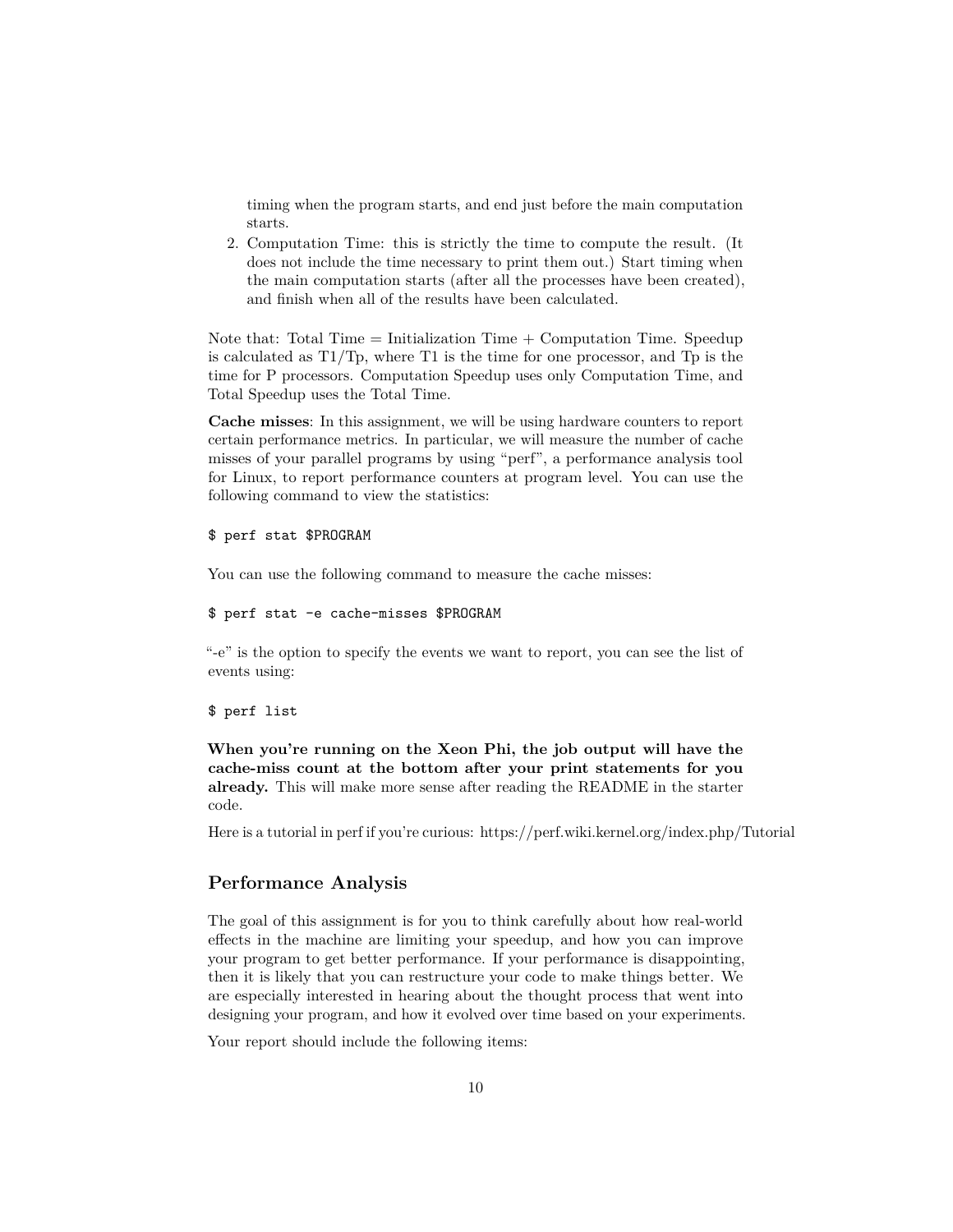- 1. A detailed discussion of the design and rationale behind your approach to parallelizing the algorithm. Specifically try to address the following questions:
- What approaches have you taken to parallelize the algorithm?
	- **–** Where is the synchronization in your solution? Did you do anything to limit the overhead of synchronization?
	- **–** Why do you think your code is unable to achieve perfect speedup? (Is it workload imbalance? communication/synchronization? data movement?)
	- **–** At high thread counts, do you observe a drop-off in performance? If so, (and you may not) why do you think this might be the case?
- 2. The output of your program (shown graphically) for the different input circuits. You can generate this using the WireGrapher.java program explained in the **Implementation Details** section.
- 3. A plot of the Total Speedup and Computation Speedup vs. Number of Processors (Nprocs). Use Nprocs  $= 1, 4, 16, 64, 128$  and 240. Please submit your program to latedays cluster for the experiment, see ASST-DIR/README for more information about how to submit to latedays.
- 4. A plot of the total number of cache misses for the entire program vs. Number of Processors (Nprocs).
- 5. A plot of the arithmetic mean of per-thread cache misses(from perf stat -e cache-misses \$PROGRAM) vs. Number of Processors (Nprocs).
- 6. Discuss the results that you expected for all the plots in Question 2-5 and explain the reasons for any non-ideal behavior that you observe.
- 7. A plot of the Total Speedup and Computation Speedup on 240 threads with respect to 1 thread where the value of P (i.e. the probability of forcing a wire to be rerouted ala simulated annealing) is varied between 0.01, 0.1, and 0.5. (If running with 1 thread is too slow, you are free to change the baseline to 4 threads or even 16 threads)
- 8. Discuss the impact of varying P on performance, explaining any effects that you see.
- 9. A plot of the Total Speedup and Computation Speedup on 240 threads where the input problem size is varied. There are different ways to vary the problem size, for example, grid size, number of wires, the average length of wires or even the layout of the wires. Here, please explore the different grid size and number of wires. Plese report the result of input in ASSTDIR/code/inputs/problemsize. (Again, if running with 1 thread is too slow, you are free to change the baseline to 4 threads or even 16 threads)
- 10. Discuss the impact of problem size (both grid size and number of wires) on performance.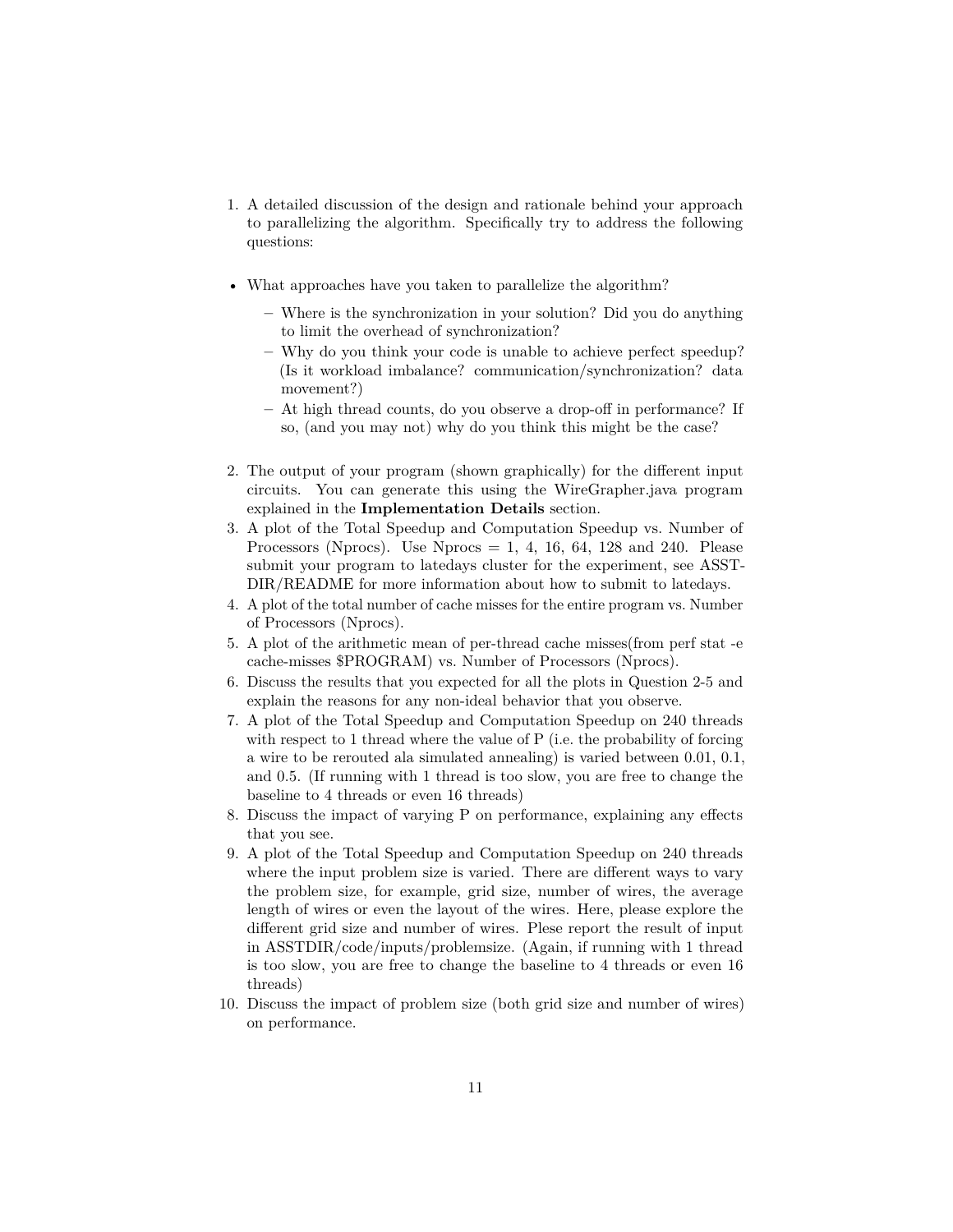## **Grading**

We will be grading based on your report on times in the **Performance Analysis** section and the performance will be graded using the inputs in **ASST-DIR/code/inputs/timeinput**, running with 64, 128, and 240 threads. Details on reference solution performance will be released a week before the assignment is due.

60% of your grade will be based on your performance and timings while 40% of your grade will be based on your writeup. We **really** care about your thought process on parallelizing the algorithm and your analysis on the result. **Do NOT make the mistake of focusing solely on the parallelization and ignoring the writeup.** Even if you reach the benchmark, you won't end up with a good score if you can't explain why your final solution is good and how you got there.

If you're struggling to reach the benchmark, it's in your best interest to spend time creating a quality writeup.

**Yes, we will be checking for style. We'll be relatively lenient, but you will be docked if your style is particularly bad. If you write all of your code in the main function, you will lose points.**

**We will also check that your job outputs print out max cost and aggregate cost values of the resulting cost arrays.** We will check that the values aren't unreasonably high, you want this as low as possible.

# **Hand In**

**This is important, read this carefully**

**Electronic submission through Autolab:** Your submission should be a .tar file (named as **andrewid1\_andrewid2.tar.gz**, that has a single directory (named as **andrewid1\_andrewid2**) consisting of the following files and directories:

- Your entire **code** directory. **Please run make clean before tarring and submitting**. If we copy the code directory you submit to our machine, it should still compile and run without a hiccup.
- In the **file\_outputs\_submit** directory within the **code** directory, put in your resulting output and costs files for the benchmark tests in the **Grading** section. There should be 18 files submitted here, 2 per benchmark/thread count combination. **These must pass the validation script.**
- In the **job\_outputs\_submit** directory within the **code** directory, put in your resulting job outputs for the benchmark tests. There should be 9 files submitted here, 1 per benchmark/thread count combination. The starter code by default prints computation and total times. **You also need to**